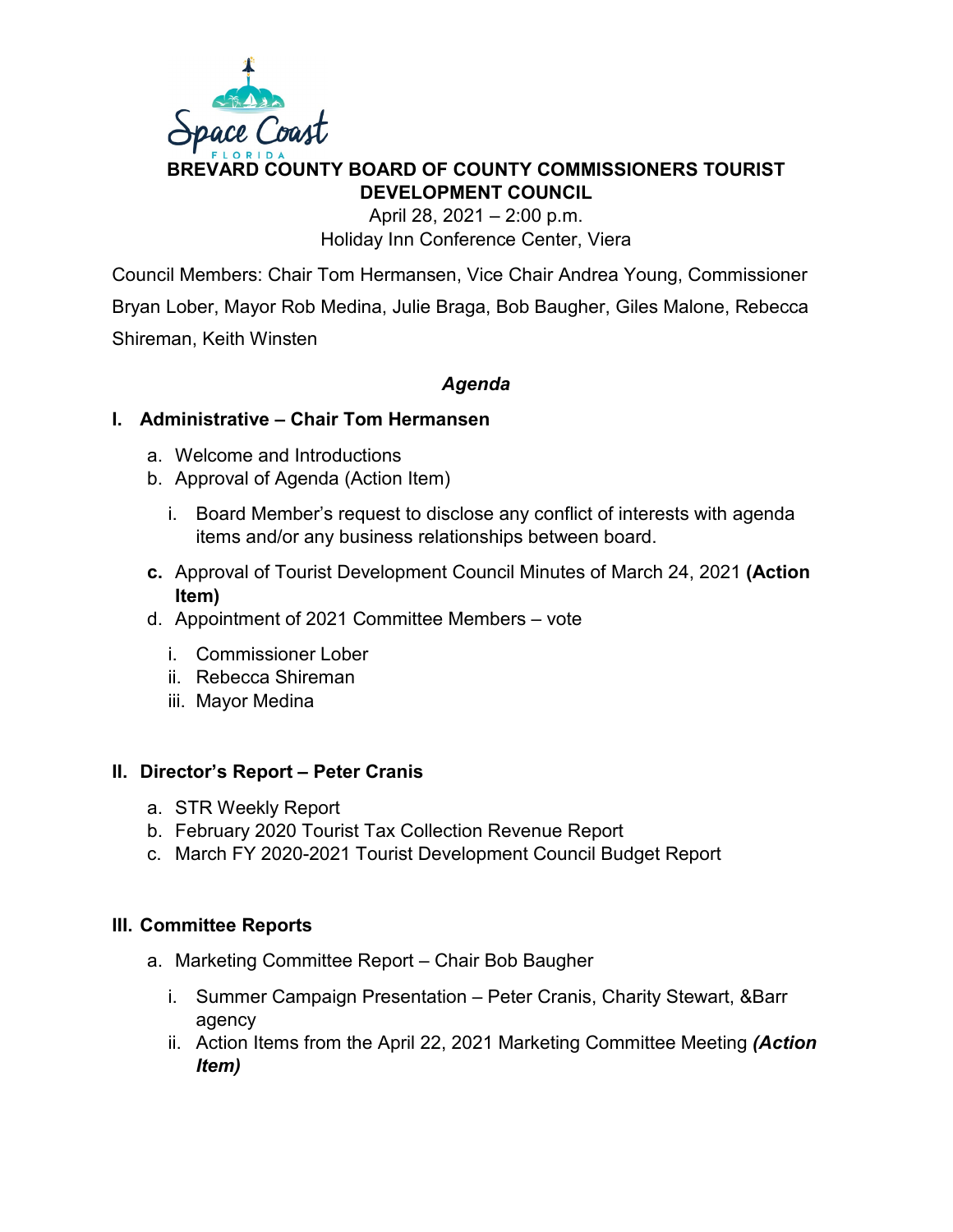

- iii. Next meeting of the Marketing Committee is scheduled on May 25, 2021 at the Government Center, Florida Room, Viera
- b. Capital Facilities Committee Report Chair Giles Malone
	- i. Action Items from the April 8, 2020 Capital Facilities Committee Meeting *(Action Item)*
	- ii. Next meeting of the Capital Facilities Committee is scheduled on May 20, 2021, 2:00 p.m. at the Government Center, Florida Room, Viera
- c. Beach Improvement Committee Report Chair Julie Braga
	- i. Actions from the April 1, 2020 Beach Improvement Committee Meeting *(Action Item)*
	- ii. Next meeting of the Beach Committee is scheduled on July 7, 2021, 2:00 p.m. at the at the Government Center, Florida Room, Viera
- d. Sports Committee Report Chair Keith Winsten
	- i. Next Meeting of the Sports Committee is scheduled on May 4, 2021, 2:00 p.m. at the Government Center, Florida Room, Viera
- e. Cultural Committee Report Chair Andrea Young
	- i. Melbourne Airshow Presentation Mary Breen
	- ii. Action Items from the March 30, 2020 Cultural Committee Meeting *(Action Item)*
	- iii. Next meeting of the Cultural Committee is scheduled on July 13, 2021, 2:00 p.m. at the Government Center, Florida Room, Viera

## **IV. Open and Transparent Discussion of TDC-funded Convention Center Proposals – Bob Baugher**

i. Driftwood's proposal for the Westin project – Kendall Moore

## **V. Thunder on the Beach – Kerry Bartlett and Mike Schwartz**

## **VI. Board Reports**

- a. Other business and TDC Members
	- i. Commissioner Bryan Lober
	- ii. Mayor Rob Medina